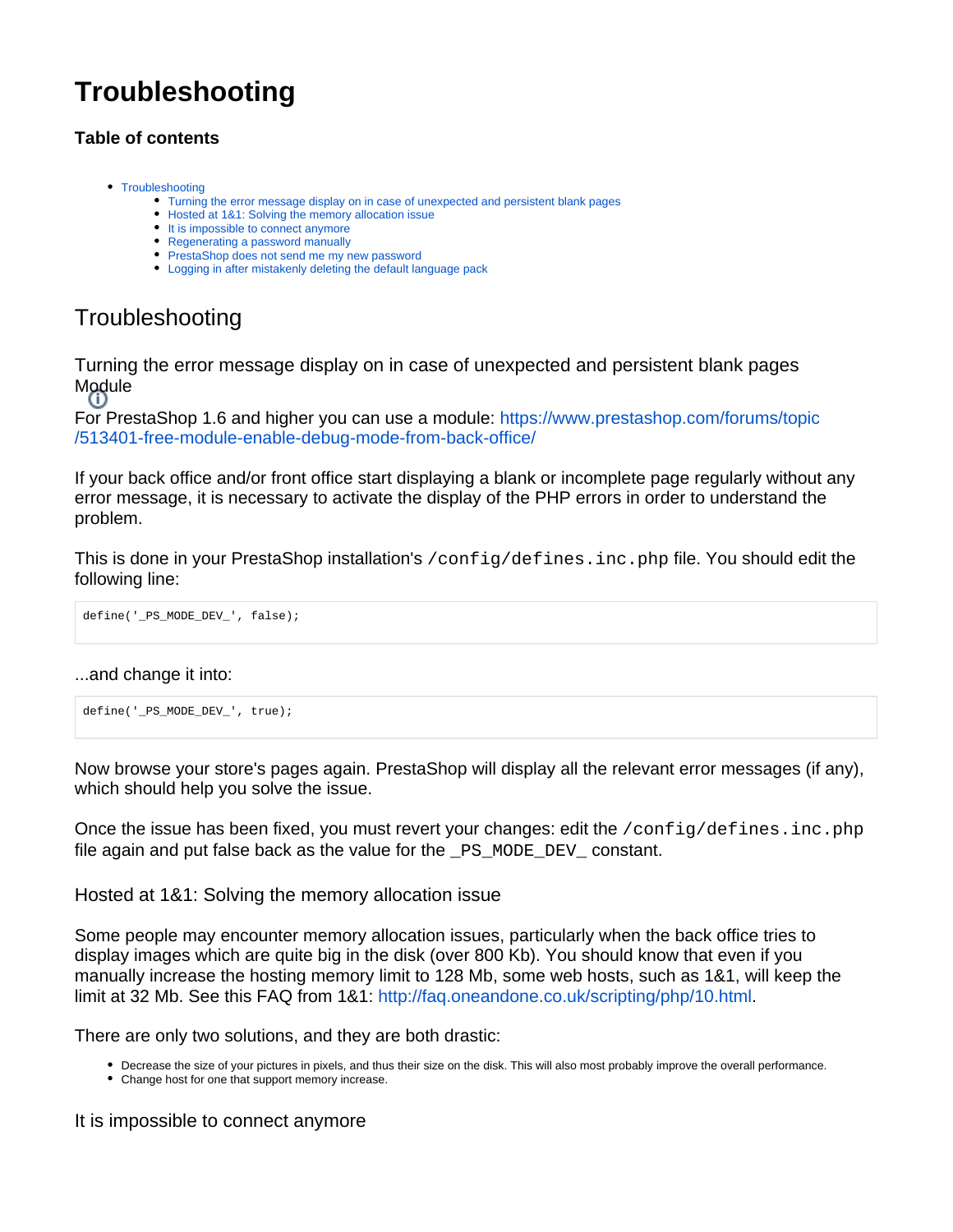There are cases when PrestaShop will not recognize a user's e-mail or password, making it impossible to connect to either the back office and the front office. The user is simply sent back to the login screen. Some reports tend to point that IE10 is the only browser where this happens.

This is most probably an issue with the user's browser cookie for your store: when the user repeatedly logs in and out of the store, the cookie's encryption keys can get mixed up.

In any case, one easy way to fix this and to be able to log in again is to clear the browser's cache and cookies. Here is page explaining how to do just that, depending on the browser: [https://support.google.](https://support.google.com/mail/answer/32050?hl=en) [com/mail/answer/32050?hl=en.](https://support.google.com/mail/answer/32050?hl=en)

#### <span id="page-1-0"></span>Regenerating a password manually

There are situations where nothing happens when you request a new password, and it doesn't work. There can be a number of reasons why this would happen, but the important thing is to be able to log in again.

This is will require you to access your database, using phpMyAdmin for instance.

#### You will have to follow the following procedure:

- 1. Open the /config/settings.inc.php file, from your shop's root directory. Find the line containing "\_COOKIE\_KEY\_". Copy the cookie content (without the quotes): it is the MD5 for your original password.
- 2. You now need to generate a new MD5 hash for your password:
	- a. Go to [http://www.miraclesalad.com/webtools/md5.php.](http://www.miraclesalad.com/webtools/md5.php)
	- b. Paste the value of "\_COOKIE\_KEY\_" in the text-field, and right after it, add your desired password. For instance, xykxB41JrEacRIoZxDioPNRmKeuO3ixCLygNxBAkeOkAHf2YUVESuT9jMYPASSWORD, where the cookie ends with T9j, and the desired password is MYPASSWORD (it can be anything you want).
	- c. Click on the "md5" button: this will produce a MD5 hash of the text-field's content. Copy it.
- 3. You now need to put this hash into your database:
	- a. Open you shop's database using phpMyAdmin. If you don't know how to use phpMyAdmin, ask your webmaster, or your host. b. Open the pw\_employee table, find the row corresponding to your account (it should feature your first name, last name, and e-mail address), and click its "Edit" button.
	- c. Find the passwd field, and paste in the MD5 that you just generated.
- 4. Log in to your back office with the email listed in the same table, and the desired password that you used above (MYPASSWORD). This will generate a new cookie key.

If it still doesn't work, use phpMyAdmin to access the  $ps\_shop\_url$  table and check the value of the main shop, whose id is 1. It should contain the shop's file path:

- $\bullet$  If your shop is at the root of the server, this variable should contain "/".
- If your shop is in a sub-directory, it should contain it. For instance, if it's at "[http://www.mywebsite/shop/"](http://www.mywebsite/shop/), then the variable should contain "/shop/".

If all fails, contact the PrestaShop support team at<http://support.prestashop.com/en/>.

<span id="page-1-1"></span>PrestaShop does not send me my new password

The request to reset the password only works if the SMTP server has been configured so that PrestaShop is able to send emails.

#### Two solutions present themselves to you:

- 1. **Configure the SMTP server to send emails**:
	- a. Get information for SMTP connection from your hosting provider.
	- b. Go to your back office (either you or an administrator who can still log) "E-Mails" page, in the "Advanced parameters" menu.
	- c. Select the "Use my own SMTP settings" option. A form will appear: fill it with the information given by your host.
	- d. Save your changes. e. Request a new password once again. You should receive it.
- 2. **Follow these steps**:
	- a. Choose a new password. In our example, "\$\$\$rabbit\$159\$\$\$".
	- b. Using your FTP client, open the login.php file, located in your administration folder online (the name of which depends on your installation).